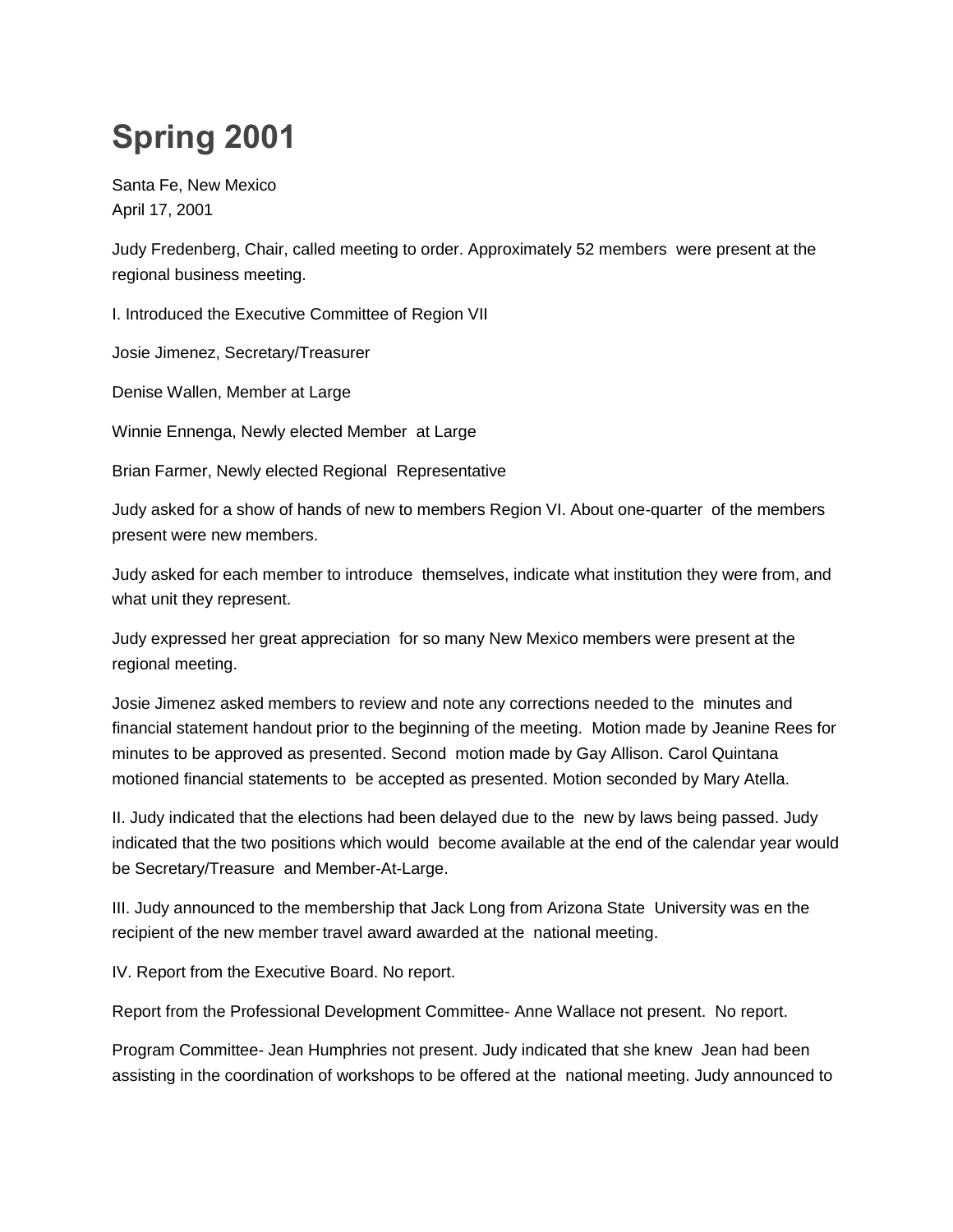be a moderator or panelist at the national meeting. The national meeting will begin on November 11, 2001. Jean Humphries is Region VI's workshop coordinator for the national meeting.

Nominating and Leadership Development Committee

Carey Conover indicated there was no new news.

Committee of member services (COMS) - Bo Bogdanski, Janie Morales-Castro & Carol Quintana are Region VII's representatives. Bo advised the membership that the membership committee had been replaced by COMS. The three standing committees (Professional Development and Membership Committee) were replaced with COMS.

COMS are in to second year of existence. Bo indicated that the standing committee would pick up these duties if it were decided that this committee should no longer exist. Bo reminded the members that it is very important to complete the membership profiles on the national NCURA website. The member profile indicates who you are, what role function you are involved in at your institution, and what you field of interest is.

The national NCURA office anticipates using these profiles for preparing nametags and rosters for national and regional meetings. Bo stressed to the members that the membership profiles were a great resource for both national and regional speakers. Bo encourages current members to update their profile, as all NCURA members will utilize the membership profile. Bo indicated that both Cindy White and Tara Bishop have worked very hard in encouraging members to complete and update their profiles.

Bo reminded members that Gunta Riders is contemplating making all articles 100% electronic. A comment was made that news blasts would be once a month and that Regional reminder would be coming out via this method also. Bo mentioned that Janie would be sending out a new member survey to new members to collect feedback on services being provided or not provided.

Bo mentioned the national NCURA website is being enhanced so that it will be more user friendly and modified to meet members needs.

Judy mentioned that new members should not feel that they couldn't volunteer because they are new.

Carol Quintana shared with the membership the positive experiences and relationships she has established through the many years with NCURA.

Denise Wallen informed the membership that the NCURA national office has established three neighborhoods: 1) electronic research administrator 2) pre-award and 3) fiscal. The establishment of these neighborhoods provides resources to meet the memberships needs for information.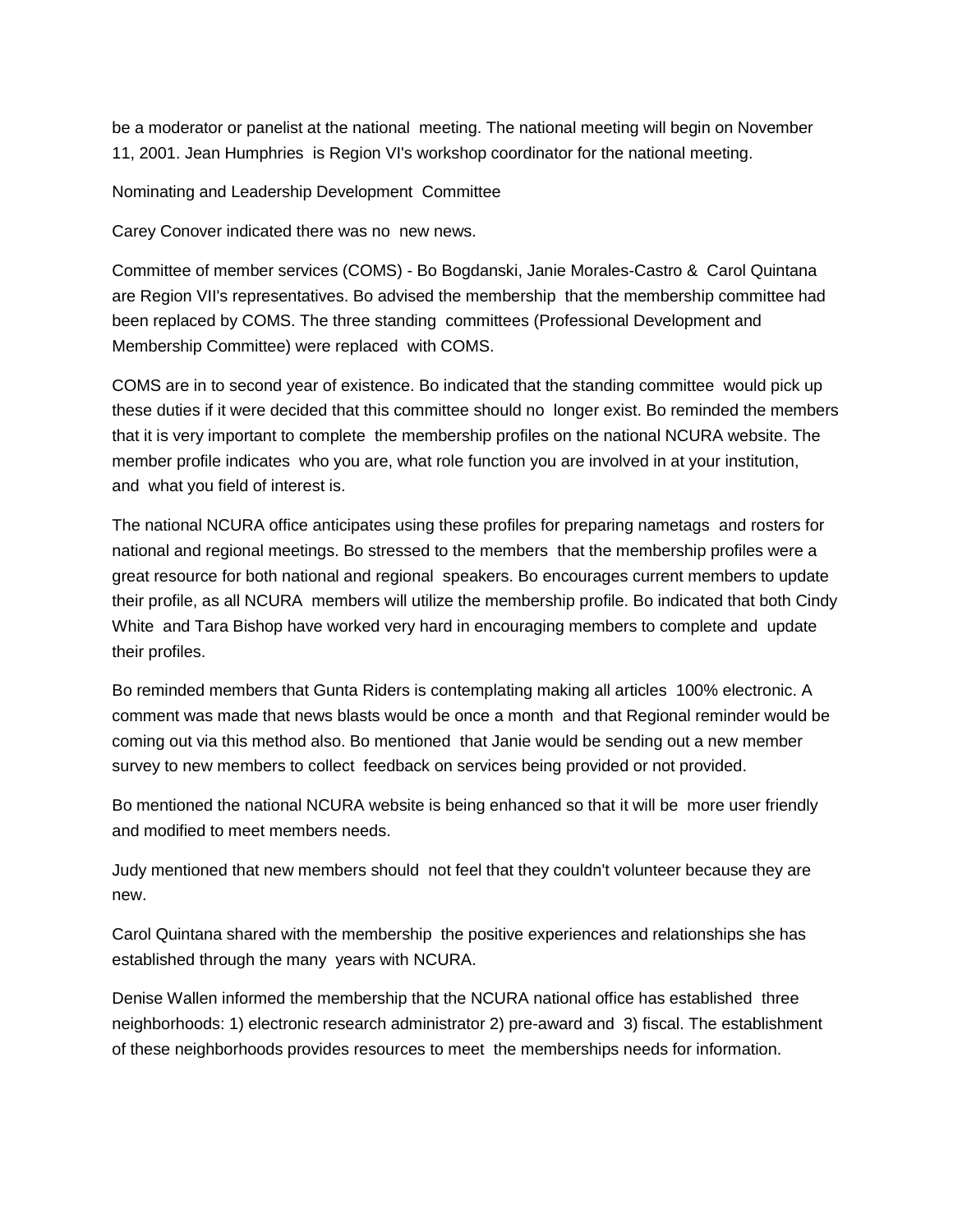Bo mentioned chat rooms would begin in July. It is anticipated that the least two can be done prior to the national meeting in November. Chat rooms will be a place to go electronically to gain resources from the various neighborhoods.

Judy mentioned that the Region VI website will be moving to the national website. Noted that it will be a fairly transparent move. Judy noted that updates would be made by the national office and would strive to have uniformity in regional websites.

V. Judy. Spring 2002 Joint Region VI/VII meeting to be held in Hawaii. Judy informed new members that every forth year regional meetings have been held in Hawaii. Two possible sites being looked at are Maui and the Big Island. Region VII will be in charge of the program and Region VI will be in charge of the site preparations. Judy noted that both regions work in collaboration to prepare a successful meeting.

Judy reminded members to let the executive committee know what topics you want to see and what type of topics you would like to see taken off the program.

Winnie mentioned that the national program is almost completed but this did not mean that it was late to volunteer for national meeting activities. Judy used Tim Edwards from University of Montana as an example. In 1999 Tim won the national meeting travel award and from there was appointed to fill in for the duration of term for the member at large position in the region. Has since then became a very active member. Josie commented that the welcome booth is a good place to start with volunteering and a place where networking can take place. Judy then stressed the importance of the hospitality suite at the national meeting is another place to network.

Judy also mentioned the "Buddy System" for new members. Explained that veteran members would "hook up" with a new member at the national meeting so the veteran members could guide the new members to meeting activities or even a good restaurant. Judy said she would continue to encourage the "Buddy System". Jeanne Rees voiced criticism of new members signing up for "Buddy Systems" and never showing up to meet w/ veteran members. Judy stressed that members are here to assist new and veteran members and are here to assist in any way possible. Judy noted that the comfort levels of each individual are different and this should be taken into account.

Judy said that even though 2003 seems to be in the distance, Region VII would be in charge of the site for the regional meeting. Gay Allison noted the various places meetings had been held in the past. They are as follows:

Possible places suggested were Denver, CO, Utah, or Estes Park, CO. Gay mentioned that Montana is cold in April. A draw for a ---- meeting is a warmer climate. Judy gave her e-mail address and asked that if any member had suggestions for a site to let her know.